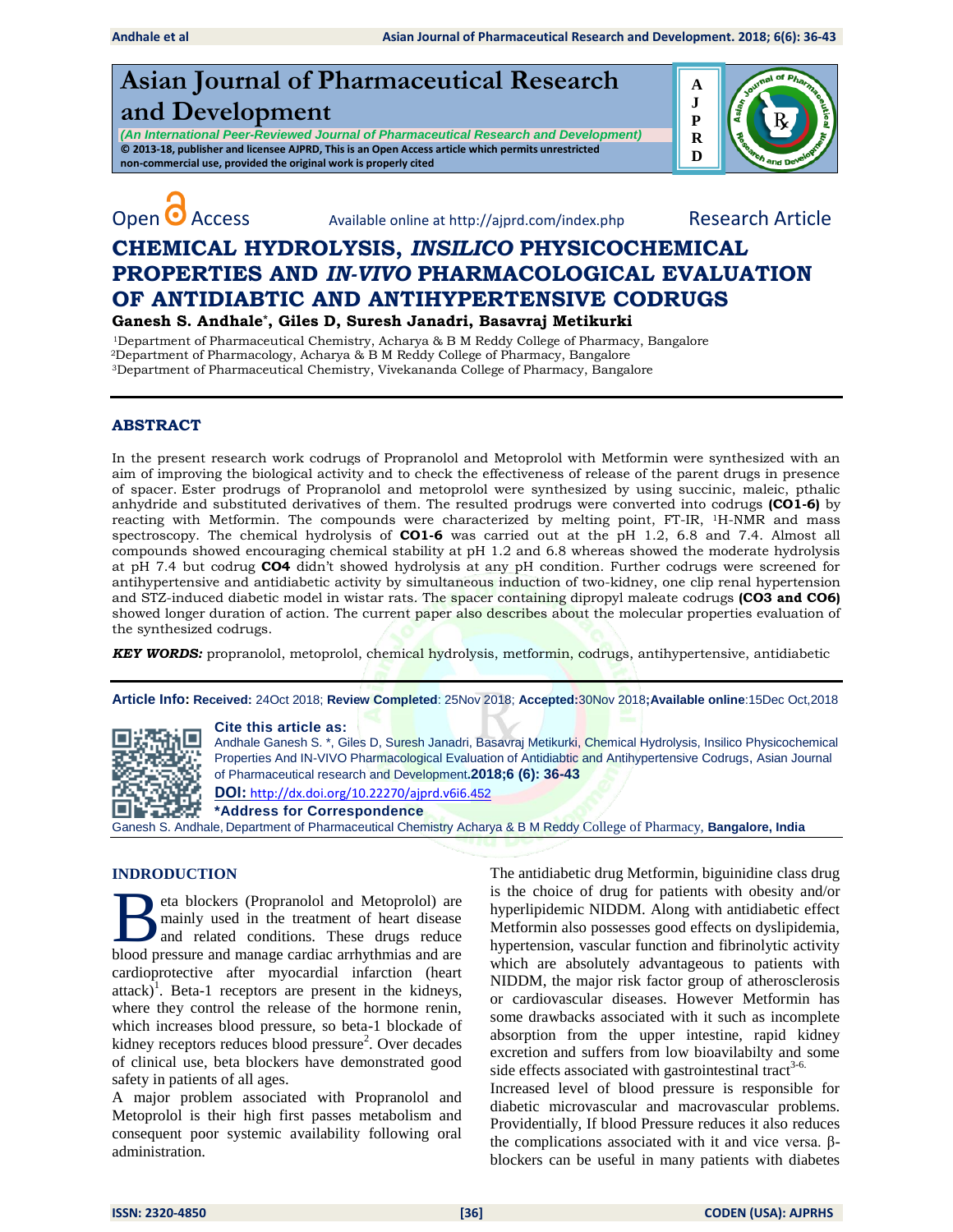because they can reduce cardiovascular morbidity and mortality in persons with atherosclerotic cardiac disease. Diabetes and high blood pressure are strongly associated diseases. They occur together so frequently that they are officially considered to be "comorbidities". Coexistence of diabetes and hypertension in human is linked with cardiovascular risk and mortality 7-8.

Various diseases are treated by a combination of therapeutic agents that are co-administered in separate dosage forms. However, there are potential advantages in delivering the co-administered agents as a single chemical entity. For example, improved delivery and pharmacokinetic properties compared to a physical mixture of the two drugs, and improved targeting of the drugs to site of action $9$ .

The designing of prodrug has given the success to overcome the undesirable properties associated with the existing drug. Codrug concept is one step ahead as it minimizes the side effects along with increase in activity. Codrug consists of two pharmacologically active agents coupled together so that each can act as a promoiety for the other agent and vice versa. It is an important area of research, and its introduction in human therapy has given successful results in improving the clinical and therapeutic effectiveness of drugs suffering from some undesirable effects that otherwise hinder their clinical applications<sup>10</sup>.

The purpose of designing the codrugs of propranolol and Metoprolol with Metformin is to conquer the limitations like high first pass metabolism, slow and incomplete absorption from GIT which causes abdominal discomfort and pain, nausea, vomiting, diarrhea, anorexia, and metallic taste. In this regard the

codrug molecules were specifically designed to determine if such codrugs could improve pharmacotherapy for both hypertension and diabetes, by providing a single, therapeutically effective, codrug dosage form to treat co-morbid conditions of hypertension and diabetes.

#### **MATERIALS AND METHODS:**

Propranolol and Metoprolol was obtained as gift samples from Cadila Healthcare Limited, Ahmadabad (India). All solvents were of analytical grade and distilled before use. All the reactions were carried out with dry, freshly distilled solvents under anhydrous conditions, unless otherwise noted. Melting points were determined by open capillary tubes and were uncorrected. FTIR spectra of the powdered compounds were recorded using ATR on a Bruker FTIR spectrophotometer and are reported in  $cm^{-1}$  and  $H$ NMR spectra were recorded on a Bruker (400 MHz NMR) spectrophotometer using TMS as an internal reference (Chemical shift represented in  $\delta$  ppm). Mass spectra were recorded on GC–MS QP5050A System (benchtop quadrupole mass spectrophotometer). Purity of the compound was checked on TLC plates using silica gel G as stationary phase and was visualized using iodine vapors or under UV chambers. In silico studies were carried out by using Accelrys drug discovery studio.

### **Synthetic studies**

Propranolol prodrugs and codrugs were prepared according to the method described by Andhale GS et al.,  $2018<sup>11</sup>$  and Metoprolol prodrugs and codrugs were prepared according to the method described by Andhale GS et al.,  $2018^{12}$ .



Figure. 1. General structure of codrugs (CO1-6)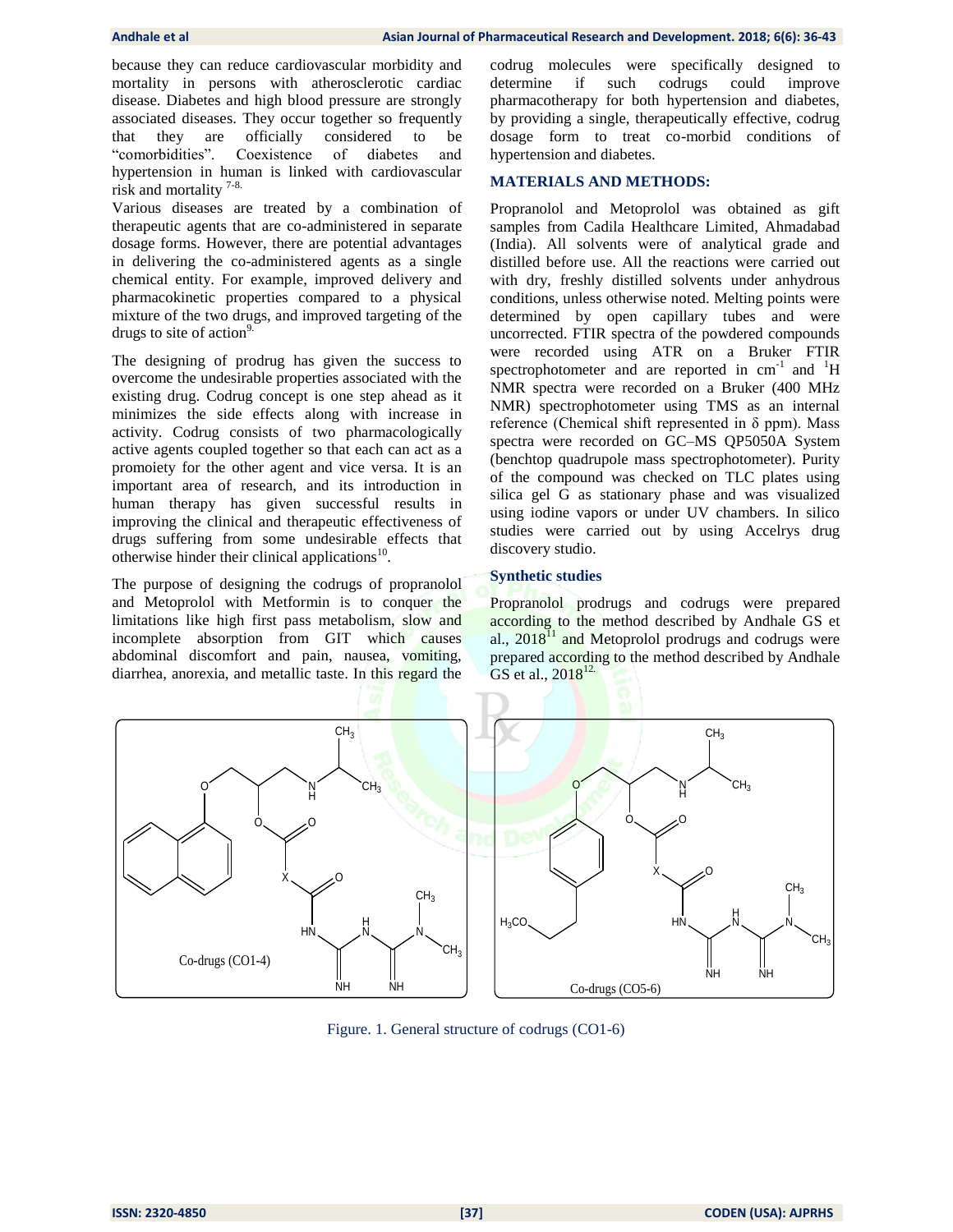| Code<br>$(CO1-6)$ | $\boldsymbol{X}$  | Code<br>$(CO1-6)$ | $\boldsymbol{X}$  | Code<br>$(CO1-6)$ | $\boldsymbol{X}$         |
|-------------------|-------------------|-------------------|-------------------|-------------------|--------------------------|
| CO <sub>1</sub>   | $C_2H_5$ $C_2H_5$ | CO <sub>3</sub>   | $C_3H_7$ $C_3H_7$ | CO <sub>5</sub>   | $C_2H_5$ $C_2H_5$        |
| CO <sub>2</sub>   | $C_3H_7$<br>Я.    | CO <sub>4</sub>   |                   | CO <sub>6</sub>   | $C_3H_7$ $C_3H_7$<br>c=c |

Where,  $X$ = substituent's used at in the synthesis showed as follows.

### **Physicochemical and spectral characterization of (CO1-6)**

# **1-(isopropylamino)-3-(naphthalen-1-yloxy)propan-2-yl-3-((N-(N,N-dimethylcarbamimido**

**yl)carbamimidoyl)carbamoyl)-2-ethylpent-2-enoate (CO1):** Yield:  $88\%$ ; mp 257°C. FTIR (KBr) cm<sup>-1</sup>: 3371.76 (N-H stre), 3025.90 (Ar. C-H stre.), 2938.68 (Ali. C-H stre.), 1699.85 (C=O stre.), 1611.26 (C=N stre.), 1530.40 & 1441.23 (Ar C=C stre.), 1244.44 (C-O-C stre.), 1115.39 (C-N). <sup>1</sup>H NMR (DMSO,  $\delta$  ppm) 8.260 (s, 1H, NH), 7.193-8.244 (m, 7H, Ar-H), 6.680 (s, 1H, =NH), 6.494 (s, 1H, =NH), 4.396 (s, 1H, NH), 4.157-4.170 (d, 2H, CH2), 3.234- 3.369 (m, 1H, CH), 3.001-3.055 (t, 2H, CH<sub>2</sub>), 2.916 (s, 6H,  $(CH_3)_2$ ), 2.481 -2.499 (m, 1H, CH), 2.069 (s, 1H, NH), 1.815-1.894 (m, 4H, 2CH2), 1.514-1.528 (t, 6H, 2CH3), 1.265-1.296 (d, 6H,  $(CH_3)_2$ ; <sup>13</sup>C NMR (DMSO,  $\delta$  ppm) 18.201, 18.644, 37.266, 38.884, 39.093, 39.302, 39.510, 39.719, 39.928, 40.137, 46.891, 49.843, 65.293, 69.970, 105.291, 120.213, 121.745, 124.874, 125.241, 126.153, 126.488, 127.412, 128.788, 130.667, 133.064, 134.006, 153.749, 159.164, 168.547; m/z 526.07 (M<sup>+</sup>).

#### **1-(isopropylamino)-3-(naphthalen-1-yloxy)propan-2-yl-3-((N-(N,N-dimethylcarbamimidoy l)carbamimidoyl)carbamoyl)hex-2-enoate (CO2):**

Yield: 86%; mp 251°C. FTIR (KBr) cm<sup>-1</sup>: 3389.54 (N-H stre), 3064.91 (Ar. C-H stre.), 2935.58 (Ali. C-H stre.), 1687.33 (C=O stre.), 1575.49 & 1486.47 (Ar. C=C stre.), 1297.97 (C-O-C stre.), 1189.45 (C-N); <sup>1</sup>H NMR (DMSO, δ ppm) 8.162 (s, 1H, NH), 7.097-7.850 (m, 7H, Ar-H), 6.813 (s, 1H, CH), 6.792 (s, 1H, =NH), 6.326 (s, 1H, =NH), 4.499 (s, 1H, NH), 4.037- 4.048 (d, 2H, CH2), 3.311-3.475 (m, 1H, CH), 3.167-3.193 (t, 2H, CH<sub>2</sub>), 2.965 (s, 6H, (CH<sub>3</sub>)<sub>2</sub>), 2.605-2.655 (m, 1H, CH), 2.174 (s, 1H, NH,) 2.074-2.086 (t, 2H, CH<sub>2</sub>), 1.664-1.678 (m, 2H, CH<sub>2</sub>), 1.431-1.447 (t, 3H, CH<sub>3</sub>), 1.405-1.422 (d, 6H,  $(CH_3)_2$ ); <sup>13</sup>C NMR (DMSO,  $\delta$ ppm); m/z  $512.80$  (M<sup>+</sup>).

### **1-(isopropylamino)-3-(naphthalen-1-yloxy)propan-2-yl-3-((N-(N,N-dimethylcarbamimido**

**yl)carbamimidoyl)carbamoyl)-2-propylhex-2-enoate (CO3):** Yield:  $82\%$ ; mp  $216\degree C$ ; FTIR (KBr) cm<sup>-1</sup>:

3378.87 (N-H stre), 3059.81 (Ar. C-H stre.), 2936.64 (Ali. C-H stre.), 1678.65 (C=O stre.), 1585.60, 1426.27 (Ar C=C stre.), 1290.11 (C-O-C stre.), 1193.47 (C-N); <sup>1</sup>H NMR (DMSO, δ ppm) 8.261 (s, 1H, NH), 7.195-8.247 (m, 7H, Ar-H), 6.681 (s, 1H, =NH), 6.484 (s, 1H, C=NH), 4.395 (s, 1H, NH), 4.157-4.160 (d, 2H, CH<sub>2</sub>), 3.355-3.369 (m, 1H, CH), 3.001-3.055 (t, 2H, CH<sub>2</sub>), 2.916 (s, 6H, (CH3)2), 2.481-2.499 (m, 1H, CH), 2.069 (s, 1H, NH), 1.812-1.892 (m, 4H, 2CH2), 1.513-1.529  $(t, 4H, 2CH<sub>2</sub>), 1.266-1.298$   $(t, 6H, (CH<sub>3</sub>)<sub>2</sub>)$ ; 1.096-1.140 (t, 6H, 2CH<sub>3</sub>); <sup>13</sup>C NMR (DMSO,  $\delta$  ppm) 18.187, 18.681, 37.422, 38.374, 38.892, 39.100, 39.309, 39.517, 39.726, 39.935, 40.143, 46.856, 49.856, 65.297, 105.291, 120.243, 121.735, 125.246, 126.152, 126.498, 127.424, 128.492, 130.710, 132.898, 134.012, 153.737, 168.593; m/z 553.50 ( $M^+ + 1$ ).

# **1-(isopropylamino)-3-(naphthalen-1-yloxy)propan-2-yl-2-((N'-(N,N-dimethylcarb amimidoyl) carbamimidoyl)carbamoyl)benzoate (CO4):**

Yield: 68%; mp 189°C. FTIR (KBr) cm<sup>-1</sup>: 3361.63 (N-H stre.), 2972.80 (Ar C-H stre.), 2886.59 (Ali C-H stre.), 1684.62 (C=O stre.), 1615.32, 1465.08 (Ar C=C stre.),  $1292.01$  (C-O-C stre.),  $1118.10$  (C-N). <sup>1</sup>H NMR (DMSO, δ ppm) 8.261 (s, 1H, NH), 7.192-8.243 (m, 11H, Ar-H), 6.653 (s, 1H, =NH), 6.491 (s, 1H =NH), 4.374 (s, 1H, NH), 4.156-4.169 (d, 2H, CH<sub>2</sub>), 3.234-3.312 (m, 1H, CH), 3.011-3.058 (t, 2H, CH2), 2.917 (s, 6H, (CH3)2), 2.481-2.499 (m, 1H, CH), 2.058 (s, 1H, NH) 1.261-1.291 (d, 6H,  $(CH_3)_2$ ); m/z 519.30 (M<sup>+</sup> + 1).

## **1-(isopropylamino)-3-(4-(2-methoxyethyl) phenoxy)propan-2-yl-3-((N-(N,Ndimethylcarbaimidoyl)carbamidoyl)carbamoyl-2- Prophylhex-2-enoate (CO5):**

Yield: 81%; mp 264°C. FTIR (KBr) cm<sup>-1</sup>: 3424.87 (N-H stre), 3013.89 (Ar. C-H stre.), 2936.64 (Ali. C-H stre.), 1678.85 (C=O stre.), 1585.60, 1426.27 (Ar C=C stre.), 1290.11 (C-O-C stre.), 1193.47 (C-N); <sup>1</sup>H NMR (DMSO, δ ppm) 8.166 (s, 1H, NH), 7.115-7.539 (m, 4H, Ar-H), 6.696 (s, 1H, =NH), 6.434 (s, 1H, =NH), 4.336 (s, 1H, NH), 4.152-4.161 (d, 2H, CH<sub>2</sub>), 3.448-3.483 (t, 2H, CH2), 3.214-3.298 (m, 1H, CH), 3.071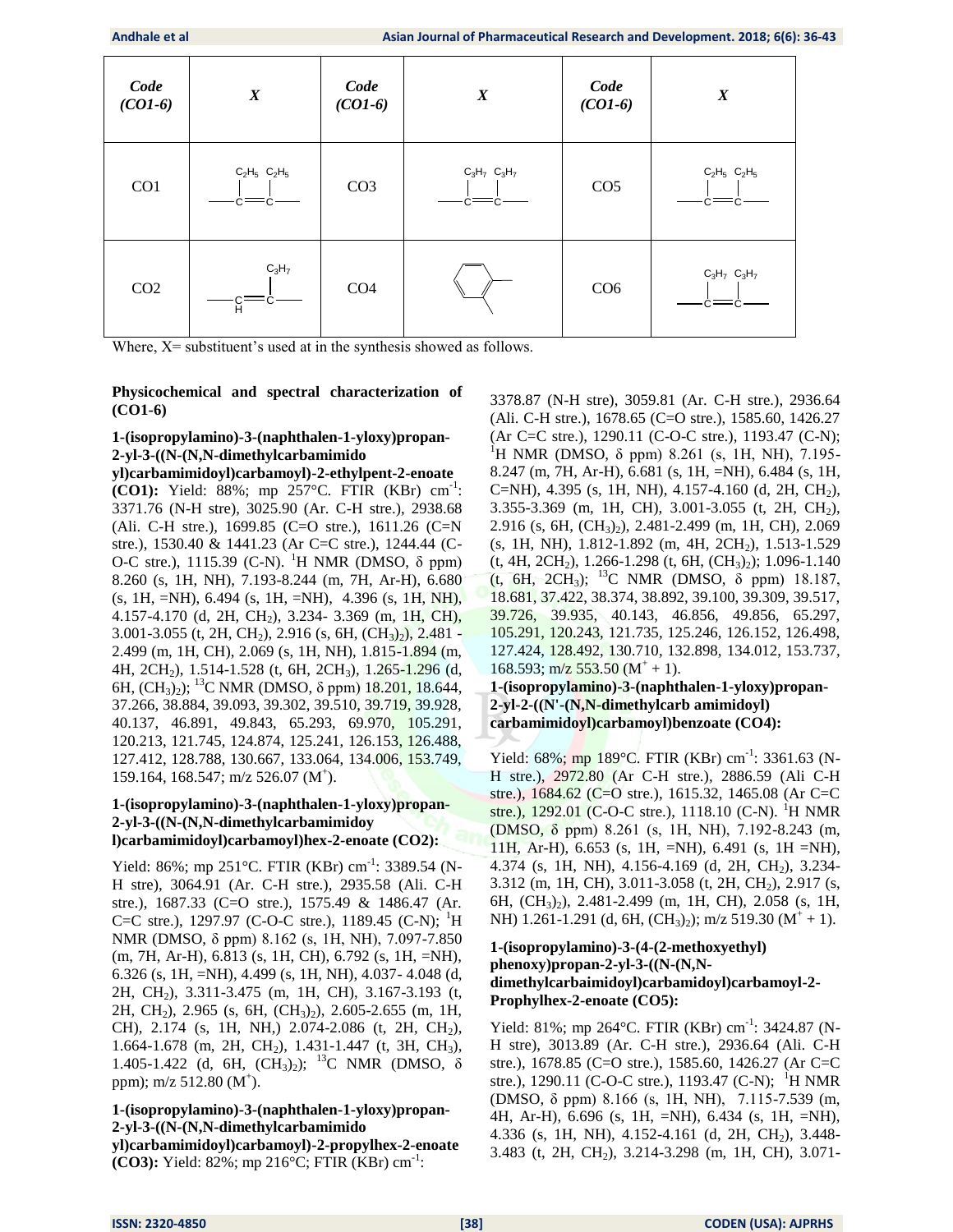3.087 (t, 2H, CH<sub>2</sub>), 2.922 (s, 6H,  $(CH_3)$ ), 2.701-2.736 (t, 2H, CH2), 2.481-2.499 (m,1H, CH), 2.337 (s, 3H, CH<sub>3</sub>), 2.153 (s, 1H, NH), 1.691-1.722 (m, 4H, 2CH<sub>2</sub>), 1.447-1.482 (t, 6H, 2CH<sub>3</sub>), 1.119-1.145 (d, 6H,  $(CH_3)_2$ ); <sup>13</sup>C NMR (DMSO, δ ppm) 37.452, 37.617, 38.889, 39.097, 39.305, 39.514, 39.932, 40.140, 132.434, 158.271, 159.103, 166.842; m/z 532.60 (M<sup>+</sup>).

# **1-(isopropylamino)-3-(4-(2 methoxyethyl)phenoxy)propan-2-yl-3-((N-(N,Ndimethylcarbmimidoyl)carbamimidoyl)carbamoyl)- 2-propylhex-2-enoate (CO6)**:

Yield: 75%; mp 168°C. FTIR (KBr) cm<sup>-1</sup>: 3408.39 (N-H stre), 3018.31 (Ar. C-H stre.), 2889.38 (Ali. C-H stre.), 1682.12 (C=O stre.), 1573.40, 1464.03 (Ar C=C stre.), 1258.42 (C-O-C stre.), 1167.46 (C-N); <sup>1</sup>H NMR (DMSO, δ ppm) 8.164 (s, 1H, NH), 7.115-7.539 (m, 4H, Ar-H), 6.696 (s, 1H, =NH), 6.434 (s, 1H, =NH), 4.336 (s, 1H, NH), 4.152-4.161 (d, 2H, CH2), 3.448- 3.483 (t, 2H, CH2), 3.214-3.298 (m, 1H, CH), 3.043- 3.087 (t, 2H, CH2), 2.923 (s, 6H, (CH3)2), 2.701-2.736 (t, 2H, CH2), 2.481-2.499 (m,1H, CH), 2.337 (s, 3H, CH<sub>3</sub>), 2.153 (s, 1H, NH), 1.746-1.782 (t, 4H, 2CH<sub>2</sub>), 1.627-1.655 (m, 4H, 2CH2), 1.447-1.482 (t, 6H, 2CH3), 1.119-1.145 (d, 6H, (CH<sub>3</sub>)<sub>2</sub>); <sup>13</sup>C NMR (DMSO, δ ppm) 18.205, 18.638, 37.456, 38.895, 39.103, 39.312, 39.520, 39.729, 39.938, 40.146, 46.916, 49.838, 65.296, 69.973, 105.288, 120.210, 121.750, 124.880, 125.237, 126.151, 126.483, 127.411, 128.384, 130.711, 132.858, 134.008, 153.757, 158.294, 168.602; m/z 559.20 (M<sup>+</sup>).

#### **Chemical hydrolysis studies:**

Hydrolytic behavior of synthesized co-drugs was studied in Simulated Gastric Fluid (pH 1.2); Simulated Intestinal Fluid (pH 6.8); Simulated Plasma Fluid (pH 7.4). Chemical hydrolysis studies was carried out with USP-II paddle apparatus at a rotational speed of 50 rpm, temperature of  $37\pm1^{\circ}$ C, 900 ml solution of pH 1.2, 6.8 and 7.4 were used as dissolution media. 1 ml of the hydrolysis medium was taken out at 0 minute and every 15 min. for 120 min. 1 ml of the pH solution was added to the dissolution vessel<sup>13-14</sup>. The sample withdrawn was analyzed with the HPLC using Phenomenex Luna  $C_{18}$  column (250 mm x 4.6 mm id, 5 µm particle size), LC solutions software and mobile phase acetonitrile: water 70:30. Flow rate of mobile phase was kept at 1 mL/min at pressure 120-135 psi and UV detector (SPD-20A with  $D_2$  lamp) was used and retention time and peak area were noted at 226 nm. The comparative study of rate of hydrolysis is shown as follows.

#### *In-silico* **Evaluation of Physicochemical Properties:**

The theoretical study of oral biodisponibility (Lipinski rule-of five) was performed in the Accelrys drug discovery studio. The theoretical oral bioavailability ranking of chemical compounds can be estimated using the Lipinski"s "rule-of-five", since it describes molecular properties important for a drug pharmacokinetics in the human body, including their absorption, distribution, metabolism and excretion (ADME). The active compound must present at least three of four rules: H-bond donors (HBD)  $\leq$  5, H-bond acceptors (HDA)  $\leq 10$ , molecular mass (MM)  $\leq 500$ , and the calculated  $logP$  (clogP)  $\leq 5^{15-18}$ .

### **Pharmacology:**

All the experimental procedures and protocols used in this study were reviewed and approved by the Institutional Animal Ethical Committee (IAEC) of Acharya & B M Reddy College of Pharmacy, Bengaluru, constituted in accordance with the guidelines of the committee for the purpose of control and supervision of experiment on animals (CPCSEA), Government of India.

#### IAEC Number: IAEC/ABMRCP/2015-2016/21.

Statistical Analysis: All data obtained from animal experiments were calculated as mean  $\pm$  SEM. Statistical differences between the synthesized compounds and the control were tested by one-way ANOVA followed by Dunnett's multiple comparison tests.

Level of significance:  $P < 0.05$ ,  $P < 0.01$  level, P<0.0001.

Animals were divided into five groups. Group-I served as control group (Control-Veh), group-II simultaneous diabetes and renal hypertensive group receiving vehicle (DM + HTN-Veh), group-III simultaneous diabetes and renal hypertensive groups receiving the codrugs 20 mg/  $kg$  (DM + HTN- selected codrugs), group IV simultaneous diabetes and renal hypertensive group receiving standard mixture of Propranolol-Metformin.  $(DM + HTN-PM)$  and group V simultaneous diabetes and renal hypertensive group receiving standard mixture of Metoprolol-Metformin. (DM + HTN-MM) *Antihypertensive Activity*

The blood **pressure** (BP) was determined with a BIOPAC student, Inc, Tail-cuff method. The restrainer carrying the rat was placed in the BP instrument with tail stand out. The tail was lightly placed in touch with a transducer membrane, which was attached to the digital BP display **panel**. The instrument was then turned on and allowed to stabilize until steady pulse rate was observed. Then the BP recording button was pressed and the Systolic Blood Pressure was recorded. The test compounds were administered by oral feeding using an oral feeding needle<sup>16-18</sup>. Test compounds (codrugs) were prepared in 0.5% carboxymethyl cellulose (CMC) and dose of 20 mg/kg orally. Prior to dosing the animals, initial graph reading were taken to record the BP. Average readings were calculated by employing ANOVA method.

#### *Antidiabetic Activity*

Blood was withdrawn each time from the retro orbital plexus of the eye using capillary tube each time. The blood glucose levels of the animals in each group were checked at 0, 2, 4, 6, 8 and 10 h intervals study using glucometer  $17$  (Accu-check® active, Germany).

#### **RESULTS AND DISCUSSION**

#### *Chemistry*

Codrugs of Propranolol and Metoprolol with Metformin were prepared with an intend to enhance the bioavailability of parent drugs and thereby increasing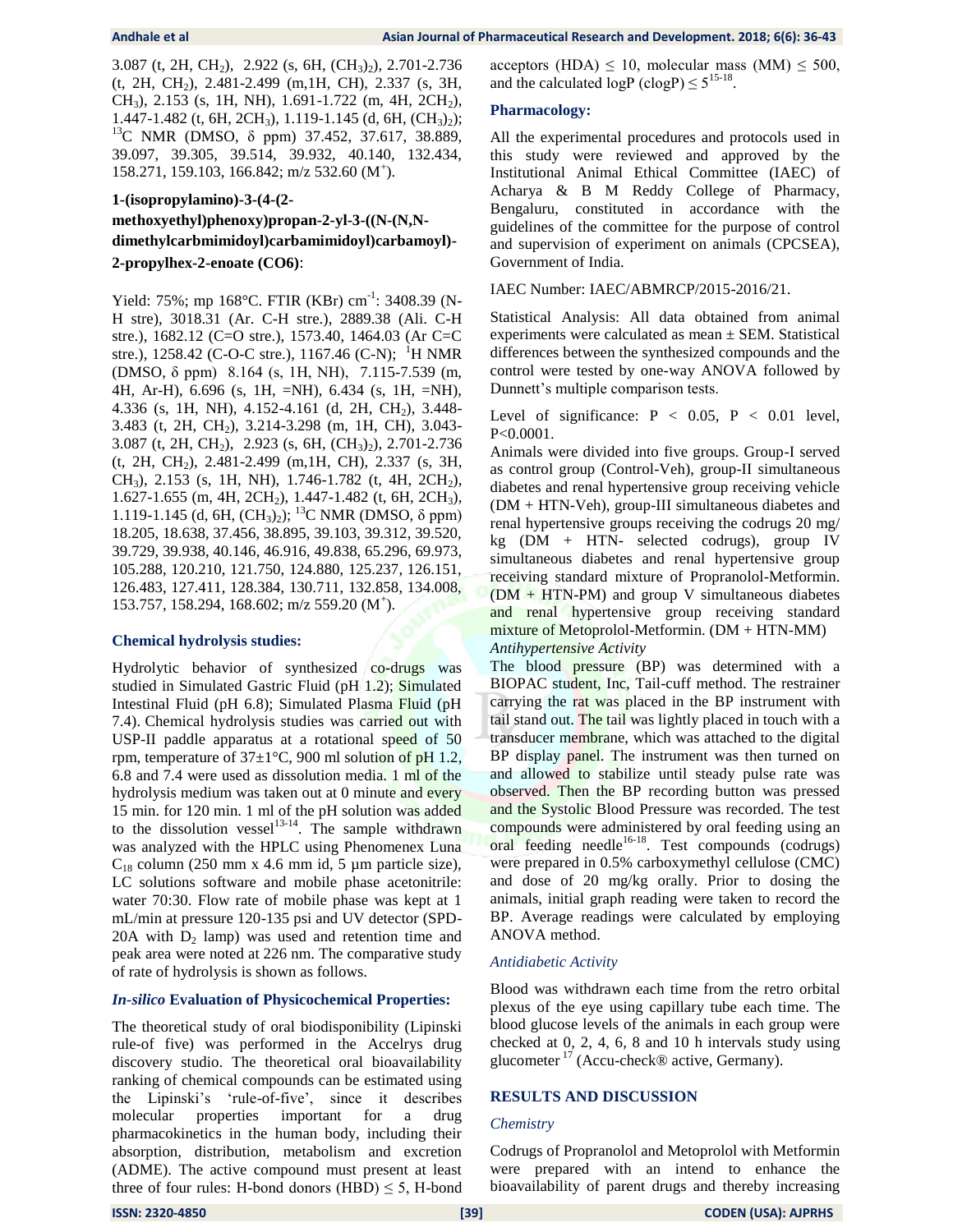the duration of action of parent drugs. In the present work phthalic anhydride and substituted succinic, maleic and phthalic anhydride were used as the linkers and the obvious effect that simultaneous delivery of the two drugs as one chemical entity, will have on the pharmacokinetics of each drug. The physicochemical characterization like melting point and spectral characterization by IR,  $^1$ H-NMR and mass spectral data were carried out for the synthesized codrugs. All the reactions were monitored using precoated TLC plates. The absence of TLC spots for starting materials and appearance of single new TLC spot at different  $R_f$  value ensured completion of the reaction. The TLC plates were visualized either by iodine vapors or by viewing in UV-visible chamber. The reaction product of all the reactions were purified initially by different workup processes to remove unreacted starting materials if any and then recrystallization was carried out. The **co-drugs (CO1-6)** have shown the FTIR spectral data for N-H peak in the range of  $3361.63 - 3424.87$  cm<sup>-1</sup>, Ar. C-H peak in the range of 2972.80-3109.99 cm<sup>-1</sup>, Ali. C-H peak in the  $2886.59 - 2952.05$  cm<sup>-1</sup>, C=O peak in the range of  $1662.88 - 1703.12$  cm<sup>-1</sup>, C-O-C peak in the range of  $1236.59 - 1298.16$  cm<sup>-1</sup> and C-N peak in the range of 1115.39-1193.47 cm<sup>-1</sup>.

In the  ${}^{1}$ H NMR spectra, all protons were seen according to the expected integral values. The <sup>1</sup>H NMR of **codrugs (CO1-6)** have shown the C(O)NH singlet peak in the range of  $\delta$  8.162-8.263 ppm, Ar. C-H multiplate peak in the range of  $\delta$  7.097-8.247 ppm, two singlet peak for two C=NH group in the range of  $\delta$  6. 326-6.792 ppm, two singlet peak for two N-H group in the range of δ 4.334-4.499 ppm & δ 2.058-2.174 ppm, OCH<sub>2</sub> doublet peak in the range of  $\delta$  4.037-4.170 ppm, OCH multiplate peak in the range of  $\delta$  3.214-3.475 ppm, NCH<sub>2</sub> triplet peak in the range of  $\delta$  3.001-3.193 ppm, N(CH<sub>3</sub>)<sub>2</sub> singlet peak in the range of  $\delta$  2.907 to 2.965 ppm, NCH multiplate peak in the range of  $\delta$ 

2.481-2.655 ppm,  $CH(CH_3)_2$  peak in the range of  $\delta$ 1.119-1.422 ppm. Co-drugs were confirmed through the absence of COOH peak of prodrug and the new peak was observed for C(O)NH in the spectra of all the codrugs.

In the FTIR spectra of all co-drugs, O-H peak of COOH was found to be absent which suggested the formation of co-drugs. FTIR data also shown the lower range of C=O peak of amide which also suggests the formation of co-drugs **(CO1-6)**. The <sup>1</sup>H NMR spectrum also supports the scheme of synthesis by the absence of  $-$ COOH functional group indicating that it was involved in the reaction. New singlet peak was observed at  $\delta$ 8.162 - 8.263 ppm which corresponds for the NH of amide group, this confirms the formation of co-drugs, **(CO1-6)** of Propranolol and Metoprolol with Metformin by using various linkers of anhydrides.

Synthesized compounds have shown the respective  $M^+$ peak for CO1, CO2, CO5, CO6,  $M^+$  + 1 peak for CO3 and CO4 compound.

#### *In-silico physicochemical properties evaluation:*

The various codrugs **(CO1-6)** were submitted to an in silico evaluation using a molecular modeling approach. Since a good absorption after oral administration is obligatory for antihypertensive and antidiabetic activity purpose, we analyzed these compounds according to the rule-of five developed by Lipinski *et al*. **(Table1)**. The rule-of-five theoretically indicates if a chemical compound could be an orally active drug in humans. The rule states that the most 'druglike' molecules present clogP  $\leq$  5, molecular weight (MW)  $\leq$  500, and number of hydrogen bond acceptors  $\leq 10$  and donors  $\leq$ 5. Molecules violating more than one of these rules may have problems with bioavailability. The results showed that all codrugs **(CO1-6) (Table1)** fulfilled the Lipinski 'rule-of-five' as violation of one rule is acceptable.

|                 | <b>Theoretical oral biodisponibility</b> |             |                                  |                                  |                               |  |  |  |  |
|-----------------|------------------------------------------|-------------|----------------------------------|----------------------------------|-------------------------------|--|--|--|--|
| Codrugs         | A Log P                                  | Mol. Weight | <b>No. of Rotatable</b><br>bonds | <b>Hydrogen</b> bond<br>acceptor | <b>Hydrogen</b> bond<br>donor |  |  |  |  |
| CO <sub>1</sub> | 4.421                                    | 524.65      | 16                               | 07                               | 05                            |  |  |  |  |
| CO <sub>2</sub> | 3.975                                    | 510.62      | 16                               | 07                               | 0 <sub>5</sub>                |  |  |  |  |
| CO <sub>3</sub> | 5.334                                    | 552.70      | 18                               | 07                               | 05                            |  |  |  |  |
| CO <sub>4</sub> | 3.667                                    | 518.60      | 14                               | 07                               | 0 <sub>5</sub>                |  |  |  |  |
| CO <sub>5</sub> | 3.192                                    | 518.64      | 19                               | 08                               | 05                            |  |  |  |  |
| CO6             | 4.550                                    | 560.72      | 21                               | 08                               | 05                            |  |  |  |  |

**Table 1.** Theoretical oral biodisponibility predicted by using a molecular modeling approach

#### *Chemical Hydrolysis*

The Chemical hydrolysis of the synthesized codrugs **(CO1-6)** were studied to determine the stability of codrug at pH 1.2 (non enzymatic Simulated Gastric Fluid, SGF), pH 6.8 (non enzymatic Simulated Intestinal Fluid) whereas potential to generate as the Propranolol, Metoprolol and Metformin at physiological pH 7.4 at 37±5°C using HPLC. The disappearance of the tested compounds and appearance of the peak for standard drug Metformin displayed hydrolysis kinetics over the investigated pH and temperature. The synthesized codrugs showed relative stability in the investigated aqueous solutions and the hydrolysis rates at pH 7.4 are slightly accelerated than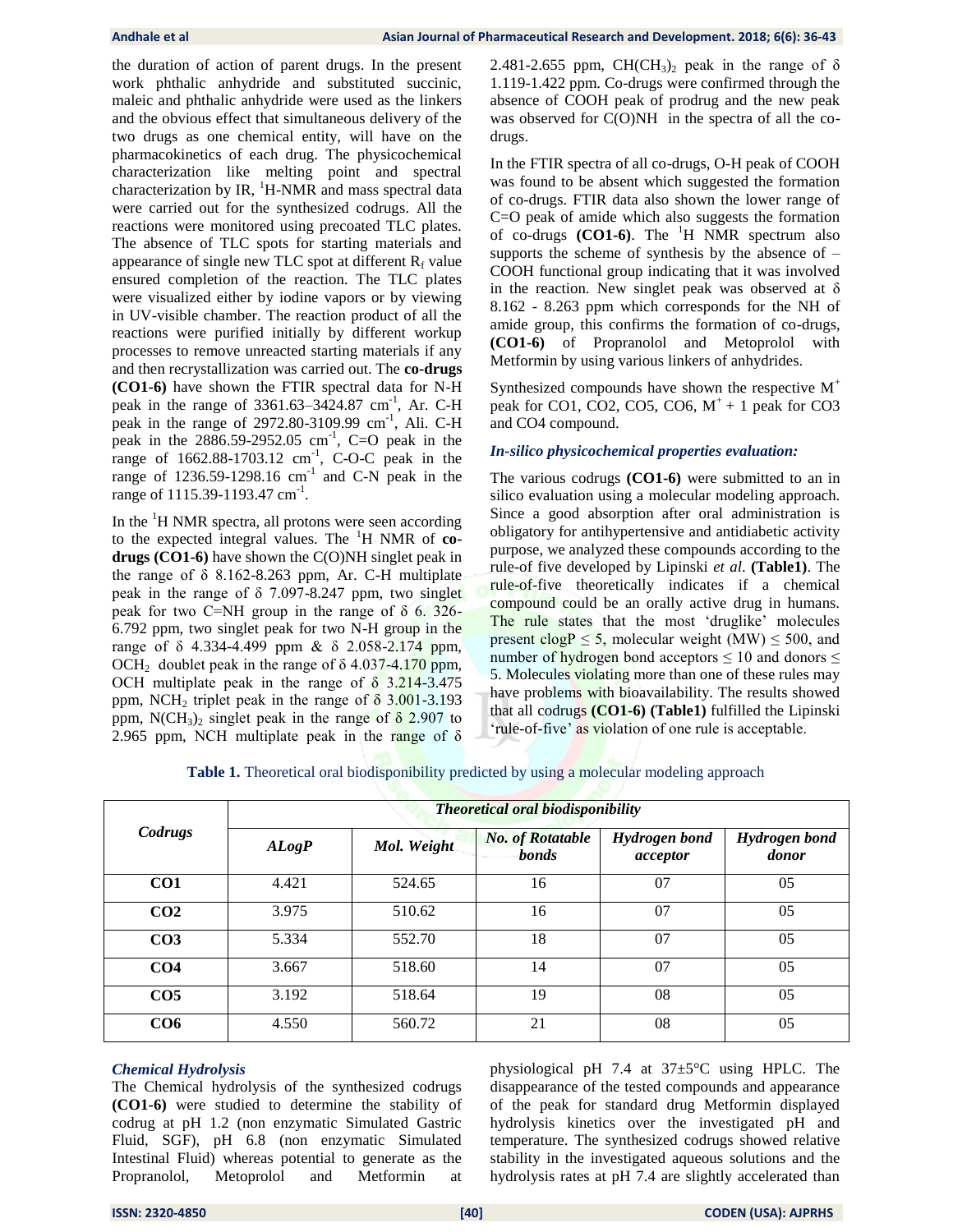those observed in SGF of pH 1.2 and SIF of pH 6.8. The Hydrolysis pattern of the codrugs at different pH conditions is showed in the **(Figure2)**.



Figure: 2. The hydrolysis rate of codrugs (CO1-6) at pH 1.2, 6.8 and 7.4.

#### **Pharmacological evaluation**

The parent drugs Propranolol, Metoprolol and Metformin have been used as a reference substance. All the synthesized codrugs (CO1-6) were screened for their antihypertensive and antihyperglycemic activity by simultaneous induction of two-kidney, one clip renal hypertension and STZ-induced diabetic model in wistar rats.

#### **Antihypertensive activity**

The Antihypertensive activity was determined by using Non invasive tail cuff method. After oral administration of standard drugs mixture (20 mg/kg) and synthesized codrugs (20 mg/kg) in rats, the blood pressure was determined from 0 to 12 h. The result showed that all the tested codrugs reduces the blood pressure significantly in comparison with the standard drug Propranolol and Metoprolol. Results of change in blood pressure in experimental study were presented in **Table 2**. The codrugs **CO1** and **CO3** showed faster onset of action and longer duration of action when compared with the standard drug propranolol. Whereas CO3 showed longest duration of action from the Propranolol-Metformin codrug series. All other codrugs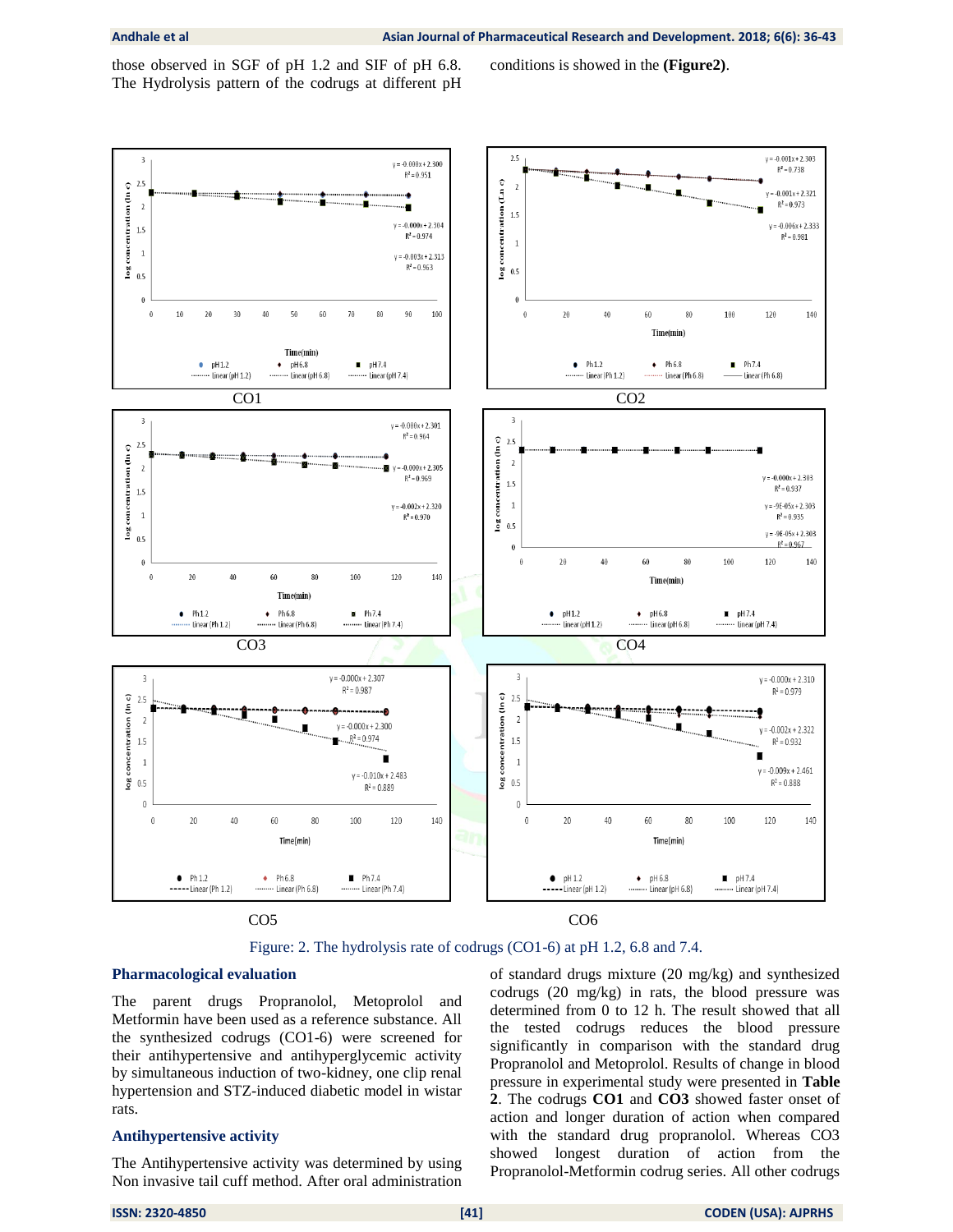of this series showed longer duration of action but codrug **(CO4)** showed action after long period of time i.e after 900 minutes. In the series of Metoprolol-Metformin codrugs, CO5 showed the faster onset of

action compared to that of standard drug Metoprolol. All other codrugs showed almost similar onset of action but duration of action is more when compared to standard drug Metoprolol.

**Table 2.** Antihypertesive effect of codrugs on simultaneous renal hypertension and STZ-induced diabetic rats.

| <b>Groups</b>   | Average Systolic Blood Pressure (mmHg) at time (min) |                      |                    |           |                       |                       |                       |                       |                       |                       |                       |                     |
|-----------------|------------------------------------------------------|----------------------|--------------------|-----------|-----------------------|-----------------------|-----------------------|-----------------------|-----------------------|-----------------------|-----------------------|---------------------|
|                 | $\boldsymbol{\theta}$                                | 15                   | 30                 | 60        | 120                   | 180                   | 240                   | 300                   | 360                   | 600                   | 720                   | 900                 |
| Normal          | $133 \pm$                                            | $131 \pm$            | $131 \pm$          | $129 \pm$ | $130 \pm$             | $131 \pm$             | $130 \pm$             | $132 \pm$             | $131 \pm$             | $131 \pm$             | $131 \pm$             | $129 \pm$           |
|                 | 0.57                                                 | 0.60                 | 0.76               | 0.60      | 0.55                  | 0.70                  | 0.70                  | 0.42                  | 0.42                  | 0.30                  | 0.30                  | 0.47                |
| $DM+HT$         | $183 +$                                              | $181 \pm$            | $182 \pm$          | $182 \pm$ | $182 \pm$             | $180 \pm$             | $179 +$               | $182 +$               | $182 \pm$             | $182 +$               | $183 \pm$             | $178 \pm$           |
| N               | 0.73                                                 | 0.42                 | 0.47               | 0.49      | 0.60                  | 0.66                  | 0.60                  | 0.49                  | 0.42                  | 0.54                  | 0.60                  | 0.60                |
| $Prop +$        | $182 \pm$                                            | $180 \pm$            | $179 +$            | $166 \pm$ | $156 \pm$             | $142 \pm$             | $134 \pm$             | $129 \pm$             | $138 \pm$             | $147 \pm$             | $163 \pm$             | $176 \pm$           |
| Met             | 0.60                                                 | $0.66$ <sup>ns</sup> | $0.66$ **          | $0.47***$ | $0.71***$             | $0.88^{\ast\ast\ast}$ | $1.21***$             | $1.09***$             | $0.87^{\ast\ast\ast}$ | $0.65***$             | $0.66^{***}$          | $0.57^{ns}$         |
| $Meto +$        | $184 \pm$                                            | $181 \pm$            | $180 \pm$          | $154 +$   | $134 +$               | $131 \pm$             | $141 +$               | $151 +$               | $162 \pm$             | $170 +$               | $175 +$               | $180 \pm$           |
| Met             | 0.36                                                 | $0.42$ <sup>ns</sup> | $0.57^{ns}$        | $0.30***$ | $0.49***$             | $0.47***$             | $0.88^{\ast\ast\ast}$ | $0.47***$             | $0.61***$             | $0.47***$             | $0.60***$             | $0.42^{\rm ns}$     |
| CO1             | $183 \pm$                                            | $181 \pm$            | $169 +$            | $155 \pm$ | $140 \pm$             | $132 \pm$             | $131 \pm$             | $132 \pm$             | $133 \pm$             | $134 \pm$             | $153 \pm$             | $163 \pm$           |
|                 | 0.47                                                 | $0.42^{ns}$          | $0.47^{ns}$        | $0.33***$ | $0.60^{\ast\ast\ast}$ | $0.96***$             | $0.33^{\ast\ast\ast}$ | $0.47^{\ast\ast\ast}$ | $0.33***$             | $0.33^{\ast\ast\ast}$ | $0.30***$             | $0.61***$           |
| CO <sub>2</sub> | $183 \pm$                                            | $183 +$              | $181 \pm$          | $165 \pm$ | $153 +$               | $143 \pm$             | $132 \pm$             | $133 \pm$             | $134 \pm$             | $143 \pm$             | $150 +$               | $162 +$             |
|                 | 0.33                                                 | $0.63^{\,\rm ns}$    | $0.47^{ns}$        | $0.60***$ | $0.42***$             | $0.61***$             | $0.63***$             | $0.70***$             | $0.60^\mathrm{***}$   | $0.56***$             | $0.99***$             | $0.36***$           |
| CO <sub>3</sub> | $181 \pm$                                            | $179 +$              | $179 +$            | $152 +$   | $142 \pm$             | $132 +$               | $131 \pm$             | 129±                  | $131 \pm$             | $133 \pm$             | $135 +$               | $152 \pm$           |
|                 | 0.42                                                 | $0.44$ <sup>ns</sup> | $0.49***$          | $0.73***$ | $0.36***$             | $0.42***$             | $0.42***$             | $0.60***$             | $0.68^{\ast\ast\ast}$ | $0.47***$             | $0.76^{\ast\ast\ast}$ | $0.36***$           |
| CO <sub>4</sub> | $182 \pm$                                            | $181 \pm$            | $181 \pm$          | $176 \pm$ | $174 +$               | $173 +$               | $172 +$               | $169 \pm$             | $166 \pm$             | $165 \pm$             | $163 +$               | $\frac{157 \pm}{ }$ |
|                 | 0.49                                                 | 0.30 <sup>ns</sup>   | $0.47^{ns}$        | $0.47***$ | $0.30***$             | $0.60***$             | $0.42***$             | $0.52***$             | $0.95***$             | $0.30^{\ast\ast\ast}$ | $0.88^{\ast\ast\ast}$ | $0.74***$           |
| CO <sub>5</sub> | $182 \pm$                                            | $180 \pm$            | $178 +$            | $143 \pm$ | $132 +$               | $131 \pm$             | $132 \pm$             | $133 \pm$             | $148 \pm$             | $165 \pm$             | $169 +$               | $176 \pm$           |
|                 | 0.56                                                 | $0.25$ <sup>ns</sup> | $0.30***$          | $0.42***$ | $0.83***$             | $0.42***$             | $0.22^{\ast\ast\ast}$ | $0.33^{\ast\ast\ast}$ | $0.79***$             | $0.79***$             | $0.98***$             | $0.73^{ns}$         |
| CO <sub>6</sub> | $183 \pm$                                            | $180 \pm$            | $177 +$            | $148 \pm$ | $133 \pm$             | $133 \pm$             | $129 \pm$             | $132 \pm$             | $134 \pm$             | $148 \pm$             | $164 \pm$             | $172 \pm$           |
|                 | 0.47                                                 | 0.57                 | 0.30 <sup>ns</sup> | $0.68***$ | $0.40***$             | $0.72***$             | $0.73***$             | $0.99***$             | $0.55***$             | $0.70***$             | $0.79***$             | $0.49***$           |

#### **Antidiabetic Activity**

After oral administration of standard drugs mixture (20 mg/kg) and synthesized codrugs (20 mg/kg) in rats, the blood glucose was determined from 0 to 10 h. The result showed that all the codrugs reduces the blood glucose significantly as compared to standard drugs mixture. Results of change in blood glucose in experimental study were presented in Table 3. Codrugs CO2 (124  $\pm$  0.7638), found to caused lowering in blood glucose level than that of standard drugs mixture of Propranolol-Metformin (160  $\pm$  0.6191) and Metoprolol-Metformin (167  $\pm$  1.208). Codrug (CO7) (335  $\pm$ 0.7149) didn't decrease the blood glucose level.

**Table 3.** Antihyperglycemic effect of codrugs on simultaneous renal hypertension and STZ-induced diabetic rats.

| Groups          | <b>Blood glucose level (mg/dl) at time (min)</b> |                                |                                |                      |                      |                                |  |  |  |  |
|-----------------|--------------------------------------------------|--------------------------------|--------------------------------|----------------------|----------------------|--------------------------------|--|--|--|--|
|                 | $\theta$                                         | <b>120</b>                     | 240                            | 360                  | 480                  | 600                            |  |  |  |  |
| <b>Normal</b>   | $86 \pm 0.6708$                                  | $85 \pm 0.5774$                | $84 \pm 0.6009$                | $82 \pm 0.3073$      | $83 \pm 0.4282$      | $84 \pm 0.4282$                |  |  |  |  |
| $DM+HTN$        | $333 \pm 0.8602$                                 | $333 \pm 7071$                 | $332 \pm 0.7746$               | $333 \pm 0.6000$     | $334 \pm 0.9487$     | $336 \pm 1.049$                |  |  |  |  |
| $Prop + Met$    | $338 \pm 0.763$                                  | $268 \pm 0.8119***$            | $223 \pm 0.7638$ ***           | $210 \pm 0.8851$ *** | $180 \pm 0.8028$ *** | $160 \pm 0.6191$ ***           |  |  |  |  |
| $Meto + Met$    | $339 \pm 1.685$                                  | $267 \pm 0.8602$ ***           | $228 \pm 0.9274$ ***           | $190 \pm 0.5831$ *** | $175 \pm 1.208$ ***  | $167 \pm 1.208$ ***            |  |  |  |  |
| CO <sub>1</sub> | $357 \pm 0.666$                                  | $315 \pm 1.335$ ***            | $288 \pm 1.116$ ***            | $255 \pm 0.9545$ *** | $206 \pm 0.9458$ *** | $183 \pm 0.7601$ ***           |  |  |  |  |
| CO <sub>2</sub> | $362 \pm 0.666$                                  | $253 \pm 0.542$ ***            | $235 \pm 0.3416$ ***           | $179 \pm 0.9574***$  | $136 \pm 1.155$ ***  | $124 \pm 0.7638$ <sup>**</sup> |  |  |  |  |
| CO <sub>3</sub> | $357 \pm 0.4216$                                 | $343 \pm 0.8724^{\text{ns}}$   | $333 \pm 1.155$ <sup>ns</sup>  | $308 \pm 1.838$ ***  | $285 \pm 1.155$ ***  | $265 + 0.6667$ ***             |  |  |  |  |
| CO <sub>4</sub> | $352 \pm 0.7303$                                 | $351 \pm 0.6667$ <sup>ns</sup> | $352 \pm 0.4216$ ***           | $346 \pm 0.7638$ *** | $339 \pm 0.7032$ **  | $335 \pm 0.7149^{\text{ns}}$   |  |  |  |  |
| CO <sub>5</sub> | $365 \pm 1.116$                                  | $326 \pm 0.9545$ <sup>ns</sup> | $298 \pm 0.9458$ ***           | $288 \pm 1.302$ ***  | $252 \pm 0.7601$ *** | $203 \pm 0.9661$ ***           |  |  |  |  |
| CO <sub>6</sub> | $357 \pm 0.9916$                                 | $344 \pm 1.302$ <sup>ns</sup>  | $333 \pm 0.9458$ <sup>ns</sup> | $312 \pm 0.8819$ *** | $286 \pm 0.7678$ *** | $264 \pm 1.054$ ***            |  |  |  |  |

**CONCLUSION** The synthesis of codrugs of Propranolol and Metoprolol with Metformin was successfully effected in a rather